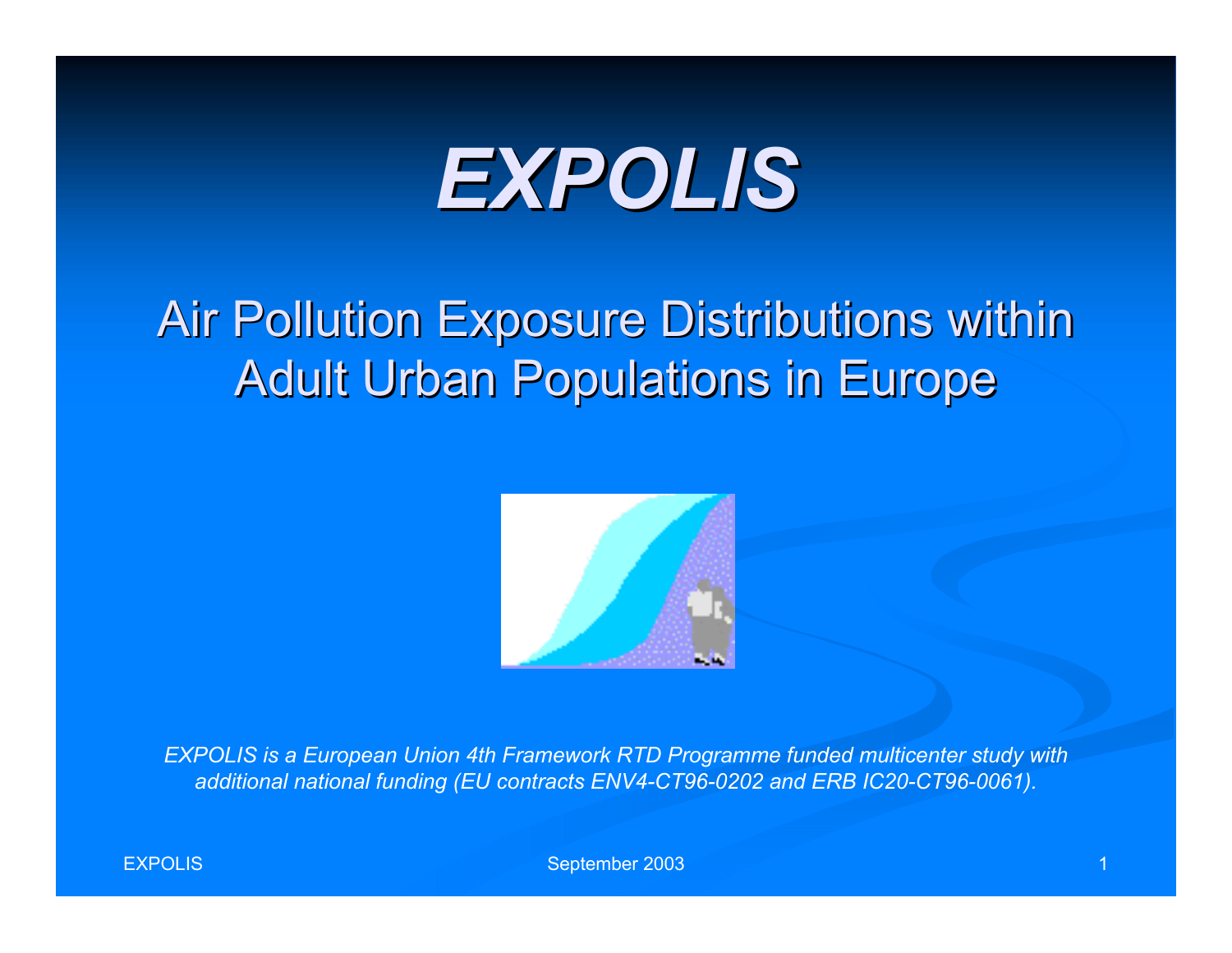## **Study Goals**

The EXPOLIS study collected air pollution exposure data from adult urban populations in Europe to assess

- $\Box$  air pollution exposure levels and distributions, and relations to ambient air quality,
- **Personal, environmental, and communal determinants of** these exposures,
- $\blacksquare$  and to develop a probabilistic simulation technique for modeling exposures of subpopulations and impacts of urban development alternatives on exposures.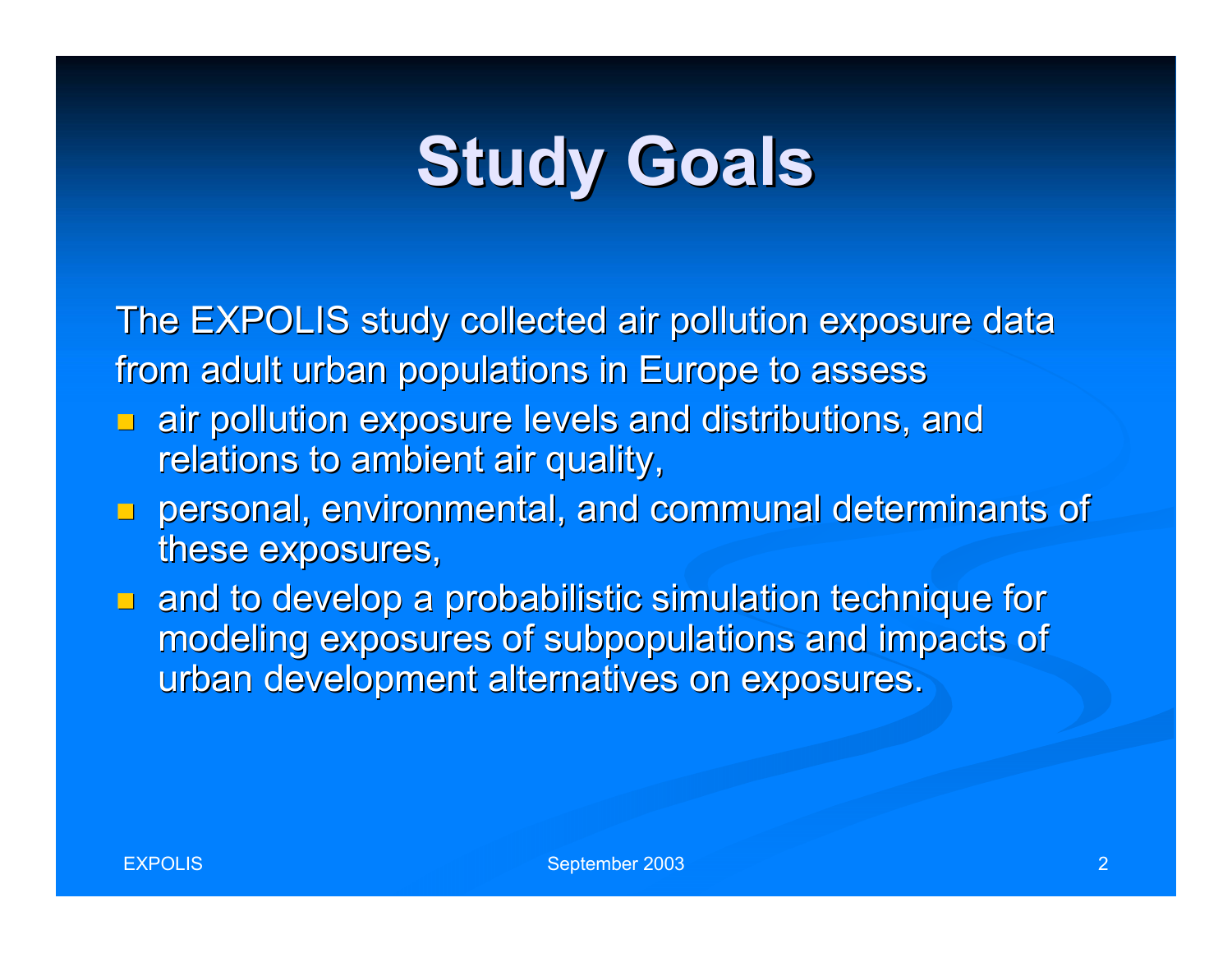### **Cities**





EXPOLIS

September 2003 3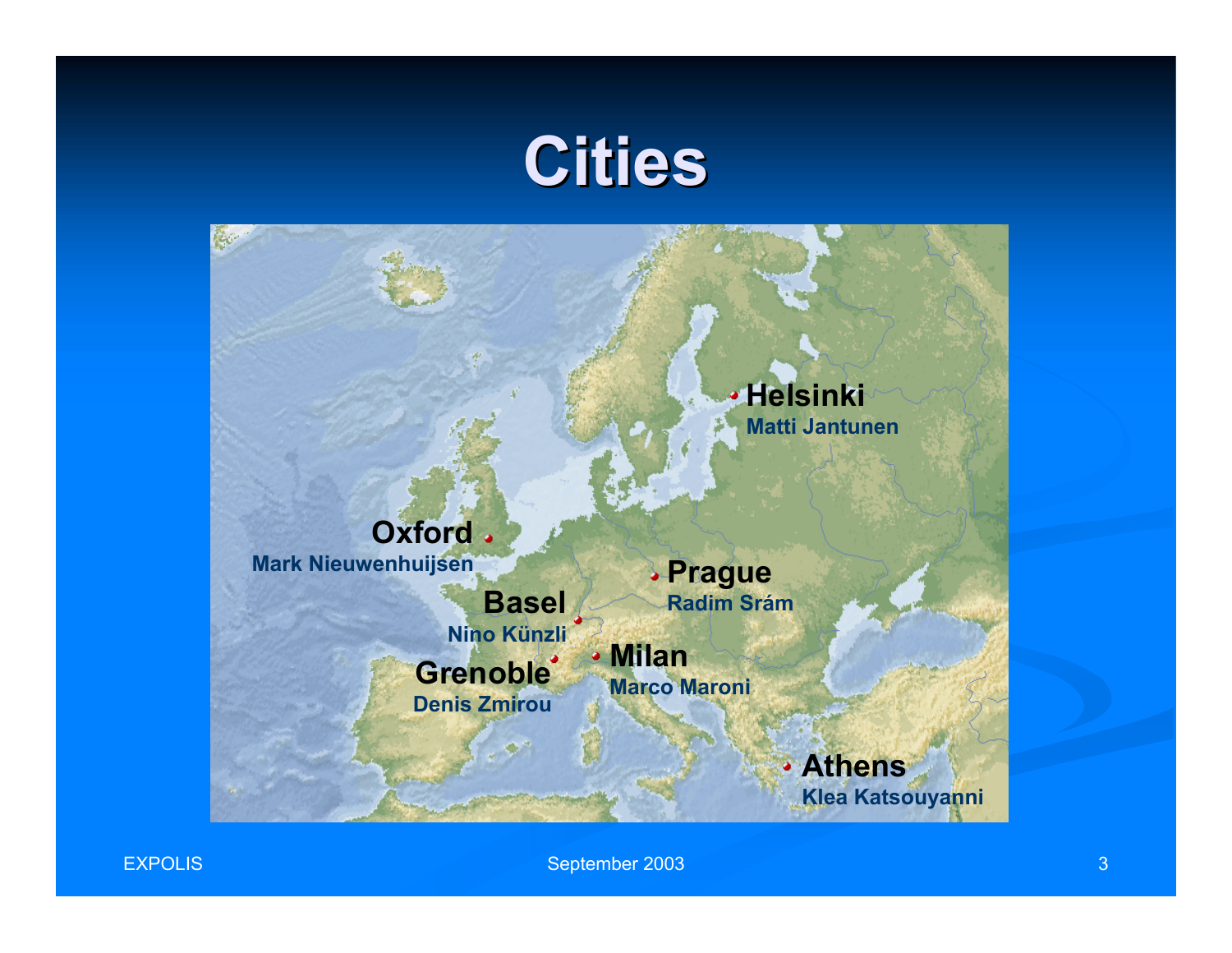## **EXPOLIS Study Population EXPOLIS Study Population**

- $\blacksquare$  European urban populations
- **Age 25-55 years**
- $\blacksquare$  Normal weekday exposures

| Environment |  |  |  |  |
|-------------|--|--|--|--|
|             |  |  |  |  |

- Meteorology
- Ambient air quality

#### Population sample

- Civil Register Data

- Mailed/Telephone Interview Short Questionnaire

#### Diary Sub Sample

- Exposure Questionnaire
- Time-activity Diary

#### Exposure Sub Sample

- Exposure Questionnaire
- Time-activity Diary
- Exposure measurements
- Microenvironment concentration measurements

| <b>Helsinki</b> | 234            | 201 |
|-----------------|----------------|-----|
| <b>Athens</b>   | 50             | 50  |
| <b>Basel</b>    | 282            | 50  |
| <b>Grenoble</b> | $\overline{7}$ | 99  |
| <b>Milan</b>    | 250            | 50  |
| <b>Prague</b>   | 33             | 50  |
| <b>Oxford</b>   | 70             | 49  |
| <b>TOTAL</b>    | 926            | 549 |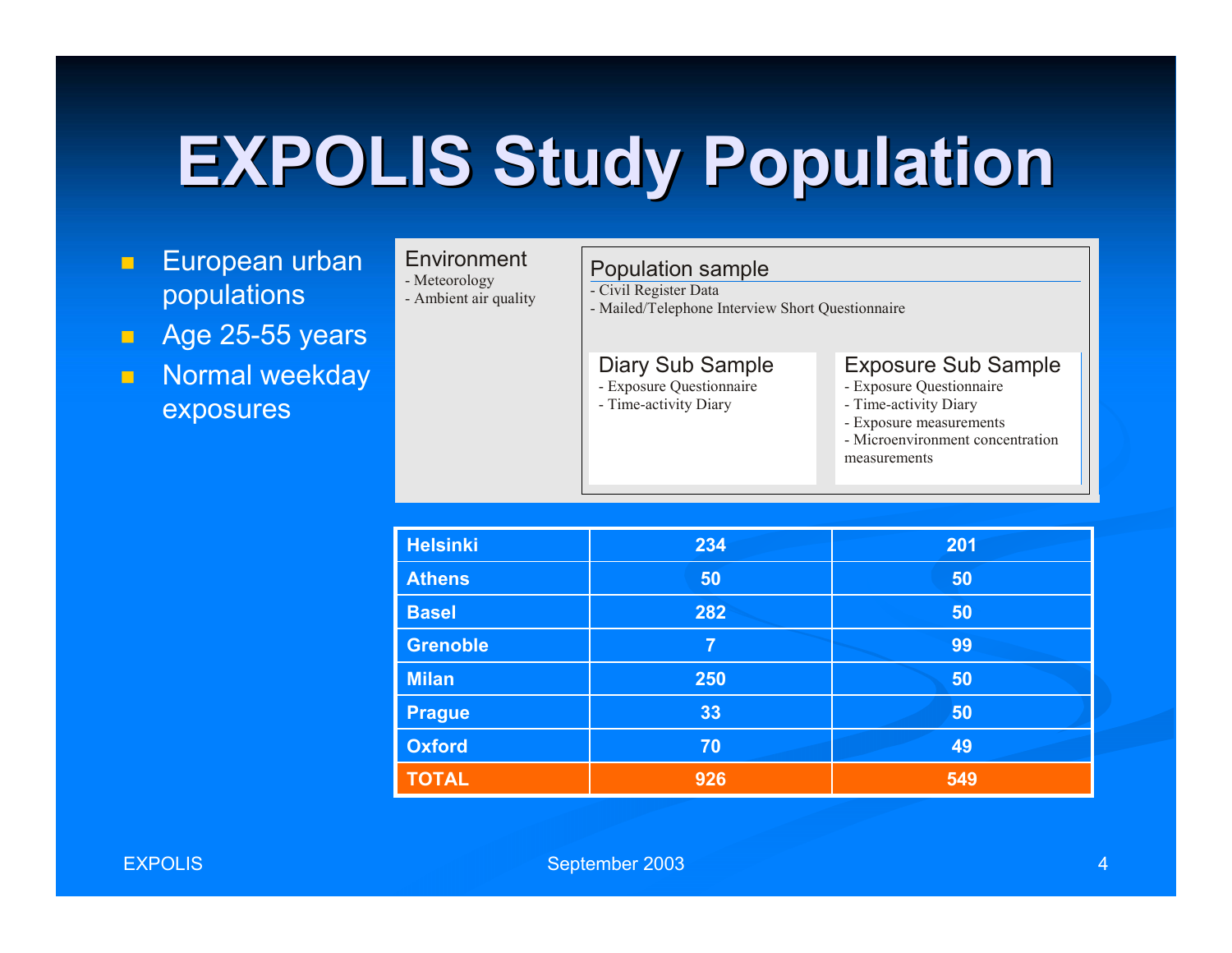### **Measurement Scheme Measurement Scheme**

### $\blacksquare$  Air Pollutants

 $\blacksquare$  MEM (home indoor, home outdoor, work)  $\blacksquare$  VOC, PM $_{2.5}$  (BS, elements), NO $_2$ □ PEM (personal)  $\blacksquare$  VOC, PM $_{2.5}$  (BS, elements), NO $_2$ , CO **E** Fixed Stations (air quality and meteorology) **<u>E</u>** Microenvironments and Activities **□ Questionnairs** ■ Time-Activity-Monitoring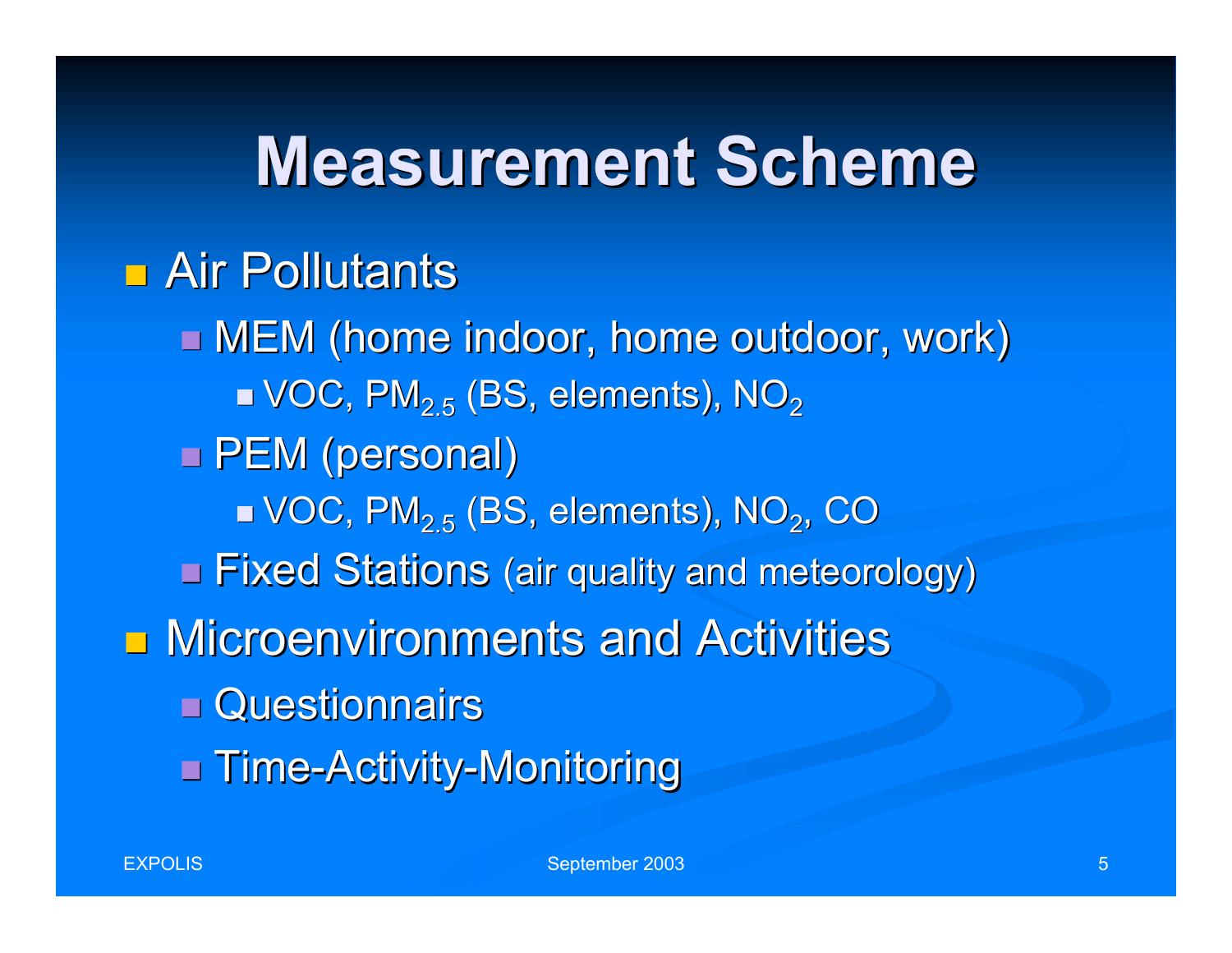#### **Principal Investigators:**

Jantunen, Matti<sup>1</sup>; Künzli, Nino<sup>2,3</sup>; Zmirou, Dennis<sup>4</sup>; Maroni, Marco<sup>5</sup>; Nieuwenhuijsen, Mark<sup>6</sup>; Katsouyanni, Klea<sup>7</sup>; Sram, Radim<sup>8</sup>

1 KTL Finland

<sup>2</sup> University of Southern California Los Angeles, US <sup>3</sup> University of Basel, Institute of Social and Preventive Medicine, Switzerland 4 University Joseph Fourier, Medical School, La Tronche, France <sup>5</sup> University of Milan, IOH, Italy <sup>6</sup> Imperial College, Dept of Environmental Science and Technology, London, UK <sup>7</sup> University of Athens, Medical School, Greece <sup>8</sup> Institute of Hygiene of Central Bohemia, Prague, Czech Republic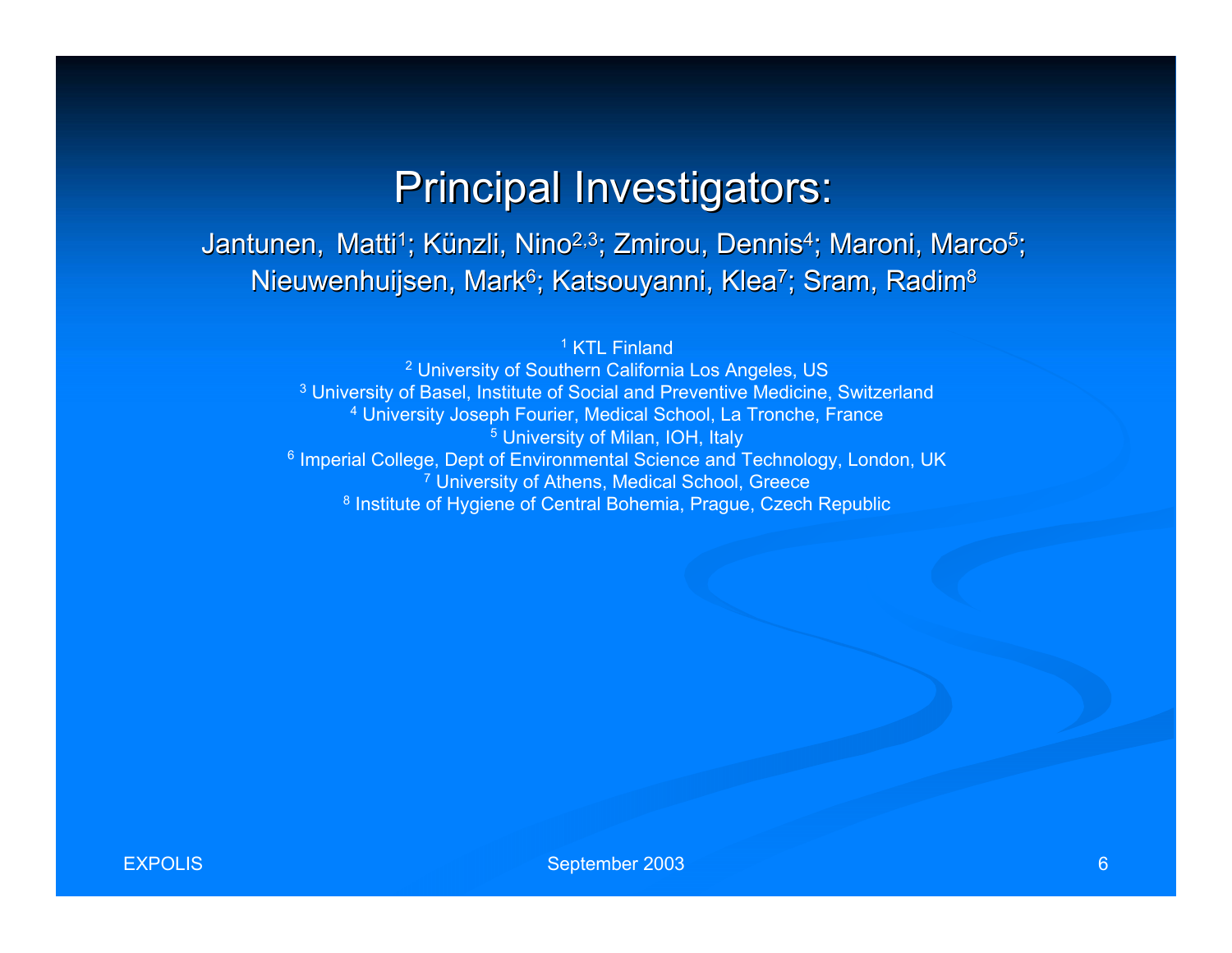# *EXPOLIS EXPOLIS-INDEX*

### **Indoor Determinants of Personal Exposures** in the European EXPOLIS Population



Principal Investigators: Nino Künzli, Lucy Bayer-Oglesby, Matti Jantunen

www.expolis-index.org

*EXPOLIS-INDEX is funded by CEFIC-LRI (European Chemical Industry Council, Long-range Research Initiative) contract NMALRI-A3.3UBAS-0207BIS.*

EXPOLIS-INDEX

September 2003 **7** 2003 **7**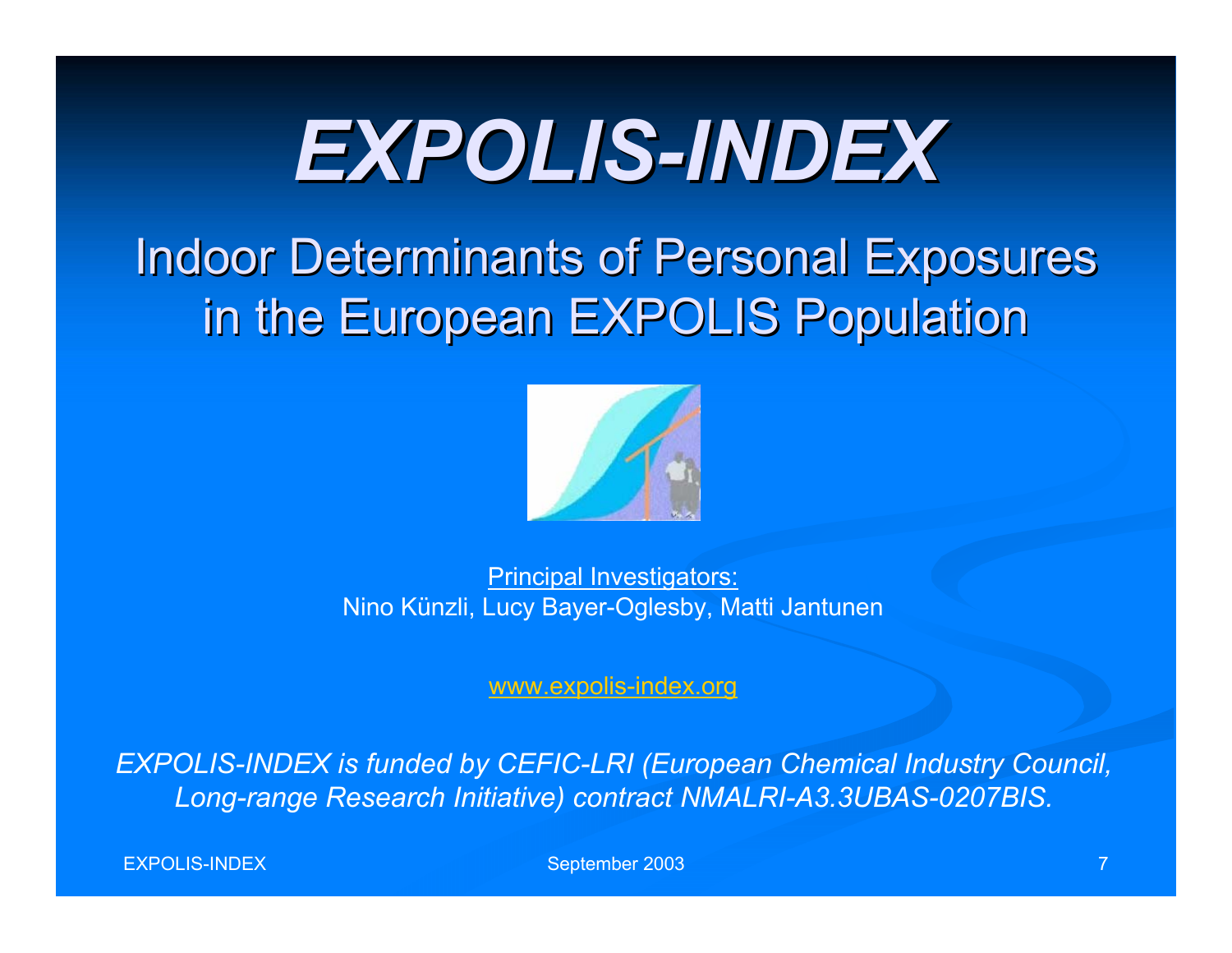## **Study Goals**

**Description of current human indoor exposure** patterns in Europe for Health Risk Assessment

Indoor Determinants of Personal Exposures to Indoor Determinants of Personal Exposures to VOCs in the EXPOLIS Population

**Exage information for human health risk** assessment and public planning purposes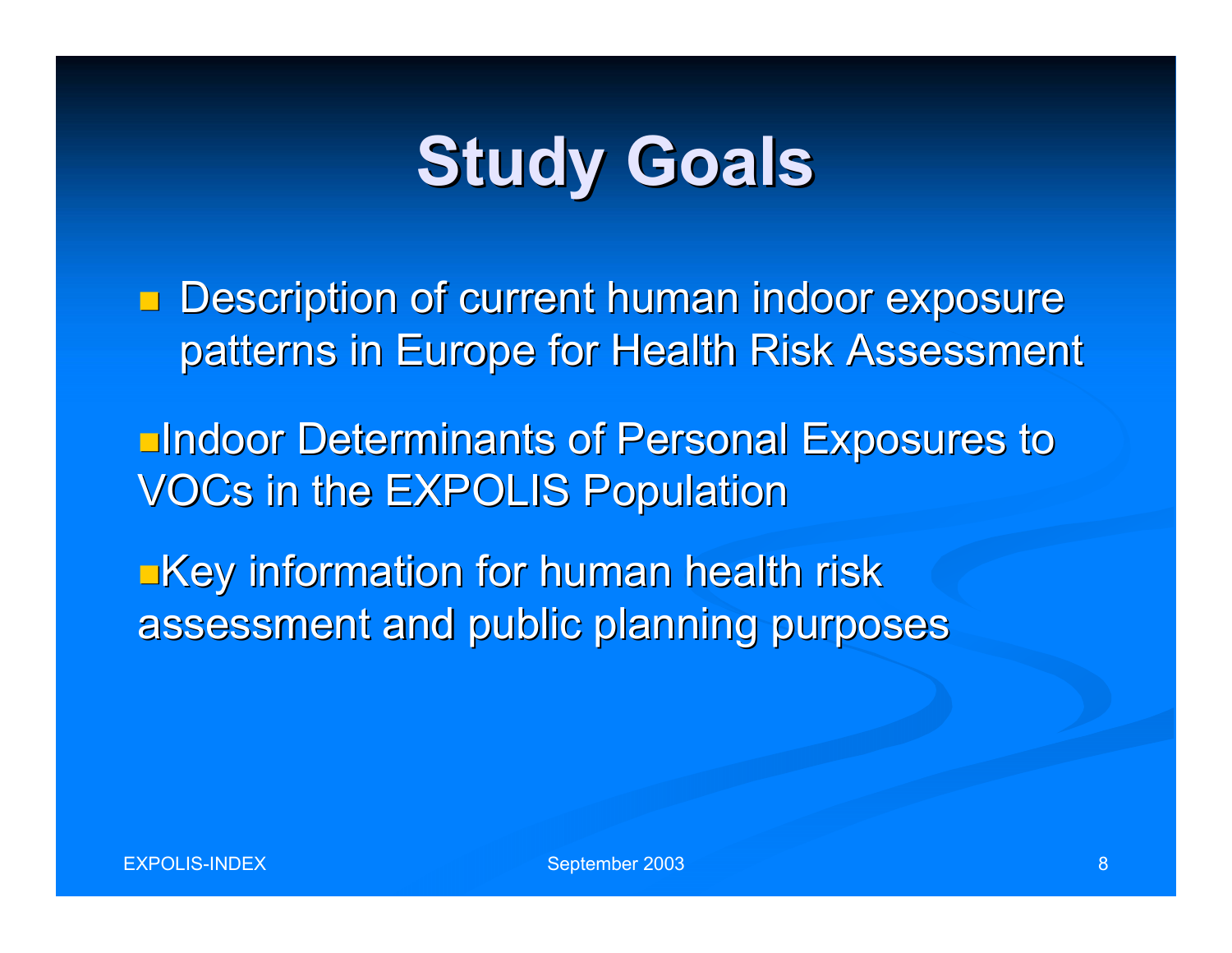## **Work Packages Work Packages**

- $\Box$ Workpackage 1: Time-Microenvironment-**Activity-Patterns in Europe**
- $\blacksquare$ Description and Predictors of TMAP
- $\Box$ Workpackage 2: Personal and Indoor **Exposures to VOC in European Cities**
- $\Box$ Description and Predictors of VOC Exposure
- $\Box$ Workpackage 3: Source Apportionment for indoor Environments
- $\Box$ relative importance of indoor sources/activities on total personal exposures
- $\Box$ Estimating intake fractions (iF) for indoor pollution sources

September 2003 **9 Page 2003** 9 Page 2003 1 Page 2003 1 Page 2004 1 Page 2004 1 Page 2004 1 Page 2004 1 Page 2004 1 Page 2004 1 Page 2004 1 Page 2004 1 Page 2004 1 Page 2004 1 Page 2004 1 Page 2004 1 Page 2004 1 Page 2004 1